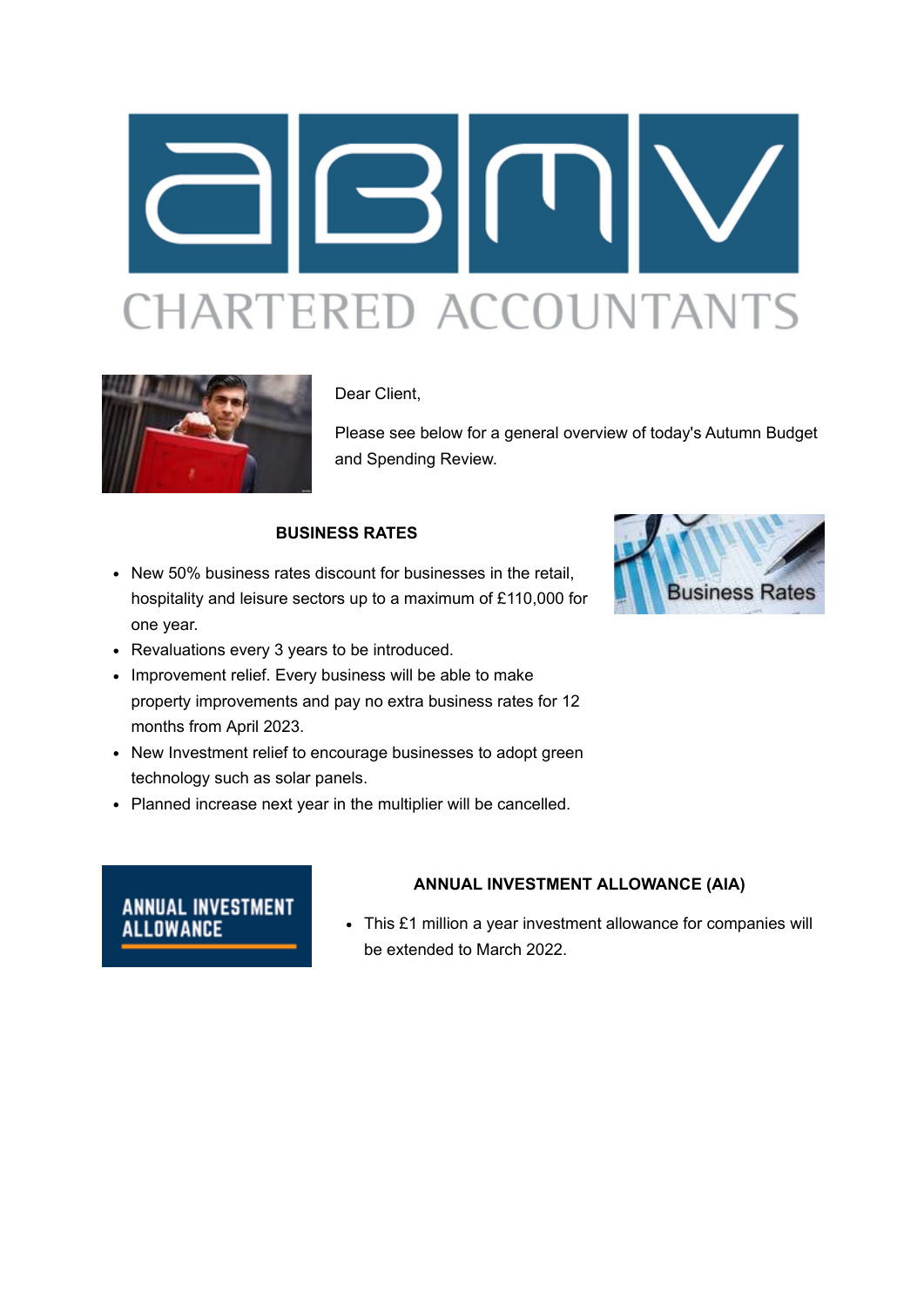## **ALCOHOL DUTIES**

To be streamlined.

 $\bigcup$  Universal

- The stronger the drink the higher the rate of tax.
- Main duty rates to be cut from fifteen to six.
- From February 2023 a draft relief rate to be introduced for containers over 40 litres. In effect a 5% duty cut which will reduce a pint by 3 pence.
- From midnight tonight the planned increase in duty on spirits, wine, cider and beer will be cancelled.



### **UNIVERSAL CREDIT**

- No later than 1st December 2021 the universal credit taper will be cut by 8%.
- Universal credit taper is when you start to work the amount of Universal credit you receive is reduced as you earn more.
- So for every £1 over the work allowance your Universal credit will be reduced by 55 pence rather than 63 pence.
- The National Living Wage will increase to £9.50 per hour from April 2023.
- The planned rise in fuel duty was cancelled.
- Passenger duty cut for domestic flights in the United Kingdom.
- Research and development relief to be primarily focused on UK activity.
- Fair pay rise for public sector workers.





Many thanks and please contact us with any queries.

Kind Regards

Chris Page FMAAT Personal Tax Manager

#### **Points of Contact**

If there is anything specific you would like to chat on please contact the relevant team member as below:

Chris Page - Personal Tax Manager

Hayley Hawes Webb - Limited Company Accountant

Mandy Kitchenham - Payroll and Pensions Manager

Wendy Berry - Assistant Accountant